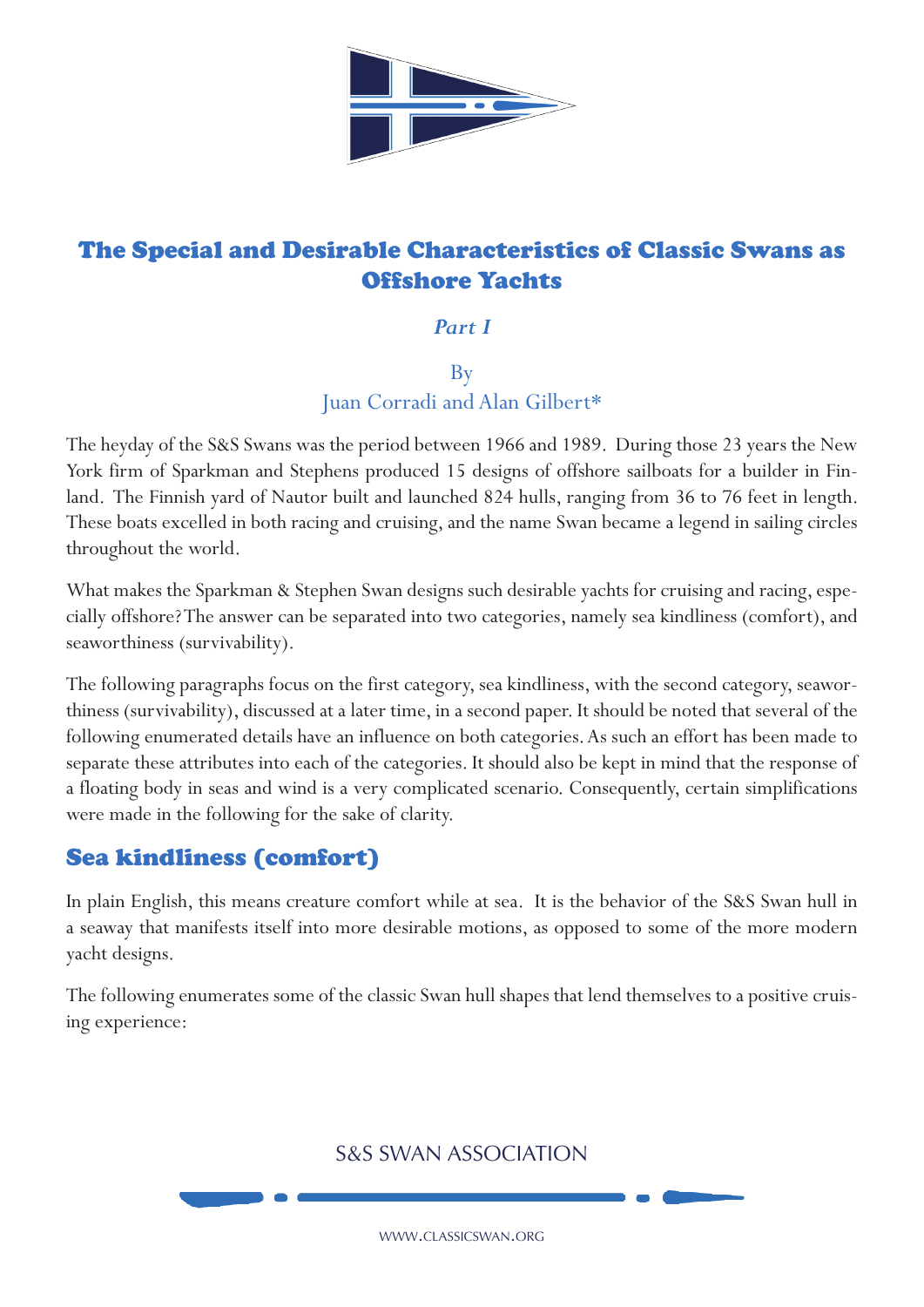

# Motion

S&S Swans are said to have balanced ends (*See Fig. 1*). This refers to the Swan's water plane shape (looking down) which tapers both forward and aft, in addition to generous overhangs forward and aft (*See Fig. 2*). These two features combined with more "V" shaped sections forward, versus a "U" shaped sections provide for a more comfortable ride. Consequently, when heading into a sea, the hull tends to cut through the water, and similarly, but to a lesser extent, in a following sea the wave more easily passes under the hull going forward. In terms of the resulting motion, the narrower and more V shaped forward sections coupled with the more tapered water plane aft tends to attenuate the pounding of the waves against the hull thereby reducing shuddering. This results in less crew fatigue.

### **Wetness**

As the bow sections are V shaped, and the forward overhang is generous, the combination of these shapes tend to shed the water away from the deck making for a dryer deck and cockpit. (This assumes proper fore and aft weight distribution in the hull).

## Directional Stability

This refers to the S&S Swan hull's ability to maintain its heading without excessive correction to the helm. It is important to understand that an increase in directional stability is at the expense of maneuverability, and *vice versa*.

All design is a compromise, since here "nothing is free." To illustrate the tension between directional stability and maneuverability, a good lesson comes from the field of aeronautics. For example, the stealth fighter is said to be extremely maneuverable, hence capable of quicker and tighter turns in all directions. To make the plane as stealth as possible it has faceted surfaces to scatter the radar signal. The facets produce a shape that is aerodynamically horrible. In the world of aerodynamics it means the plane is very directionally unstable. As the plane is unstable, the control surfaces are adjusted by a computer, which makes the adjustments several times a second. Human reaction times are too slow for safe flying.

The laws of physics as applied to aerodynamics are very close cousins to those for hydrodynamics. Much of what we know about flight can be applied to yachts. However, yachts are unique to aircraft in that they operate at the interface of two fluids, air and water, which have, loosely speaking, very dissimilar densities. As air is compressible and water is incompressible, when a vessel moves through the

### S&S SWAN ASSOCIATION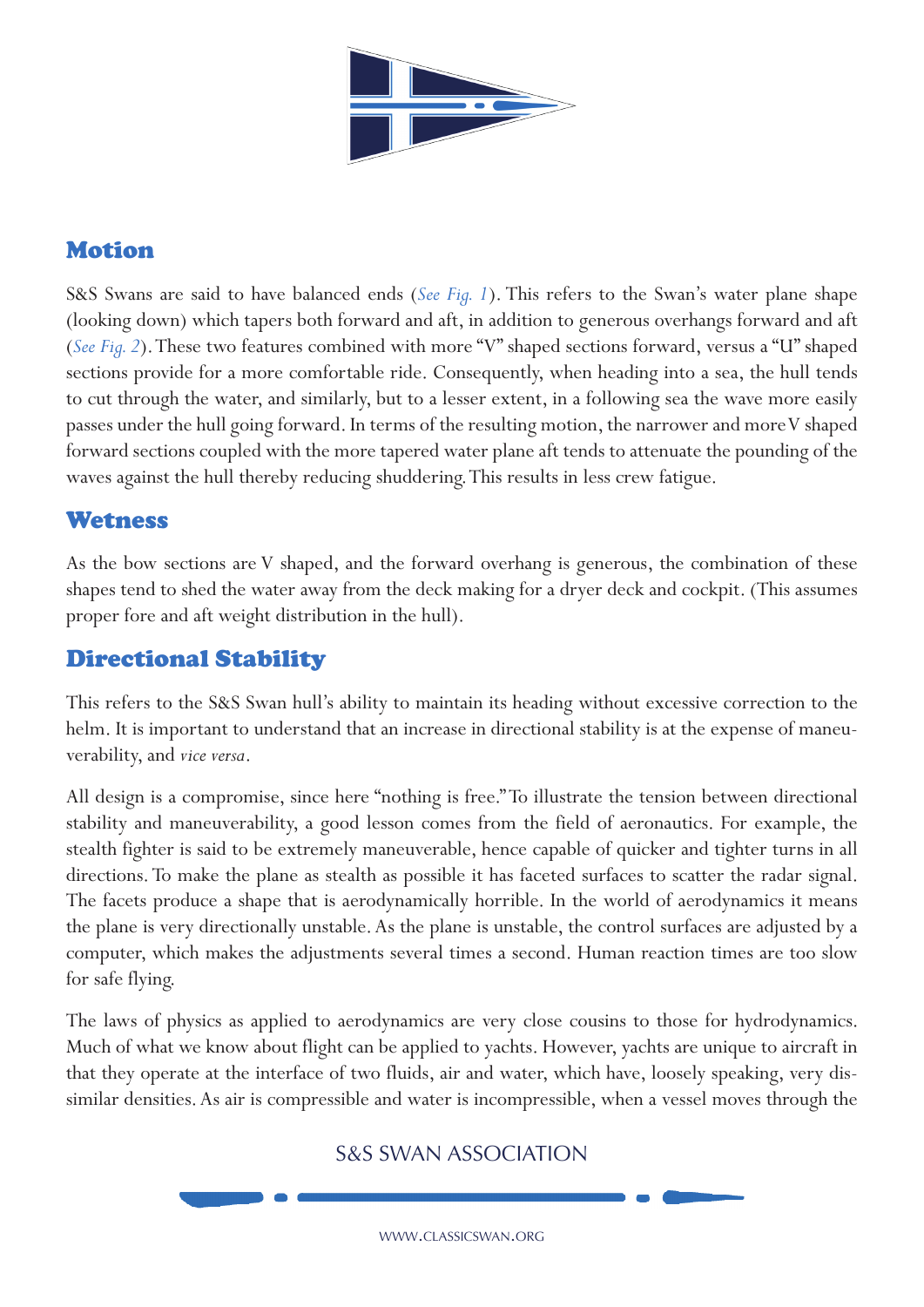

water it results in surface waves. Hence, we can use some of the principles of aerodynamics.

# Canoe Body Shape/Hull Appendages

A yacht's profile characteristics impact directional stability and steering comfort. That is the frequency and magnitude of helm adjustments needed to maintain a heading, which can also contribute to fatigue.

As the term "canoe body shape" in profile may be new to the reader, the following definition is provided. If one extends the section shapes of the skeg and the keel to their intersection with the hull sections, the location of these intersections, in profile, define the canoe body shape. It should be noted that most designs prior to the mid-1960s had full keels with attached rudders, a blended forefoot with the keel, and sections with generous radii to fair it into the appendage. Hence, it was problematic as to where the canoe body began and ended.

Over time hull and appendages (keel/rudder) evolved becoming more distinct from each other. The rudder was separated from the keel appendage and crept aft, the forefoot and aft profiles were cut back, and the radii at the keel/hull section intersections were reduced. This resulted in a more clearly defined underbody profile (*See Fig. 3*).

These profile changes were driven by the desire for increased speed, particularly in light air, and to improve maneuverability by giving up some directional stability. The latter change was made as it was felt that the pre-1960s attached rudder designs took too long to respond to the helm and required large turning radii.

The Swans were designed with skegs having an attached rudder, both aft, as opposed to a rudder without a skeg. The reasons for this are threefold, in terms of directional stability, as follows:

a) The rudder/skeg combination moved aft (a larger steering lever arm) makes up for some of the directional stability sacrificed by reducing the profile area. The rudder/skeg aft can be compared to the feathers on an arrow, or fins on a missile.

b) Having a skeg in front of the rudder tends to clean up the flow of water into the rudder.

c) Without a skeg in front of the rudder, the rudder has a greater chance of stalling at large helm angles, hence becoming ineffective.

Again, the above changes were undertaken as it was felt that the pre-1960s designs needed improvements in light air speed and with maneuverability, so a new balance was struck. And profile changes

## S&S SWAN ASSOCIATION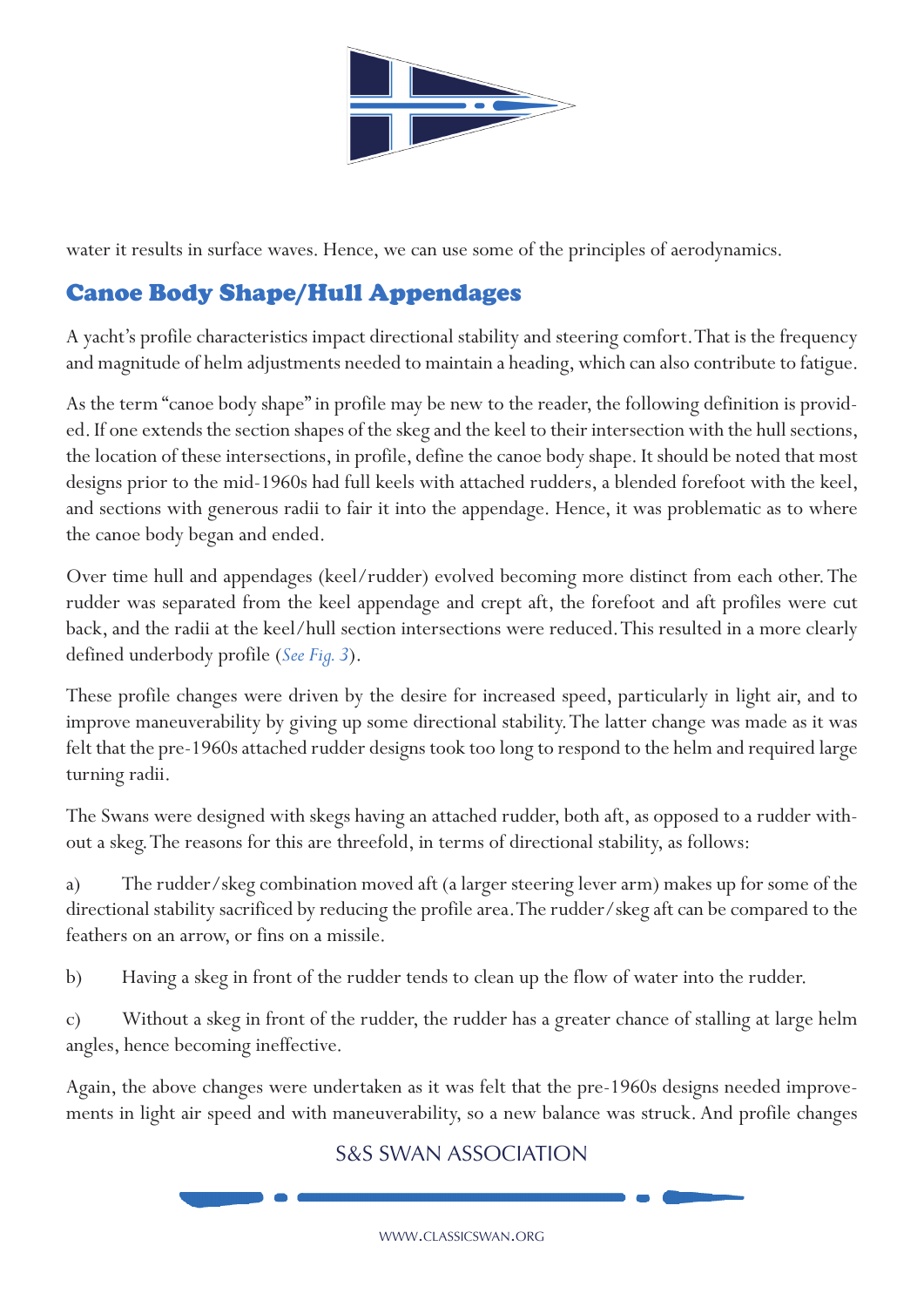

continue to this day, as part of the evolutionary process.

In short, when designing a yacht, one must decide where in the spectrum it should be, directional stability versus maneuverability. In the case of the S&S Swans, they lean toward directional stability.

These qualities of the S&S Swans express themselves in their performance. Sailing a classic Swan is a memorable experience. The immediate sensation is a unique combination of elegance and power.

Of course, the true test of quality is competition. Whether racing internationally or locally, against similar Swans or against other boats, classic Swans meet the challenge, which is remarkable in an age of technically advanced vessels of all kinds. Especially in long-distance offshore races, classic Swans give other boats literally "a run for their money." They are relatively heavy and by no means the fastest, but they sail with ease and in safety in all sea conditions. That is where good design and good engineering come into play<sup>1</sup>.

# The Beauty of the Design

In addition to the preceding technical considerations, a unique feature of the S&S Swan designs is that they resulted in beautiful boats. Not always does the modernist notion that form should follow function succeed in producing beauty, but when it does, something extraordinary is born.

As an example, from city design, how was it that an urban development plan designed for the pursuit of public health and counterinsurgency, for the efficient movement of goods and troops from railway stations to nodal points of intervention, produced the iconic beauty of Paris?

Regarding yachts, how is it that a clean deck and a sleek coach house on a sailboat, designed for ease of maneuvers and reduction of windage, make it look like a mean and beautiful shark? This metaphor became the signature shape of an S&S Swan.

It was a great fortune that the lines of classic Swans were drawn at the premier design firm of their time led by one of the best designers of all time, Olin Stephens. The years of collaboration between Nautor and S&S were a period of transition, progress, and breakthroughs, both theoretical and practical.

Starting with the tools of observation and intuition, to which he gradually added quantitative analysis and an early use of computers, Olin Stephens saw like few others, the way shape was coupled to performance. His was a constant growth in the ability to measure the forces that propel or retard a sailing

*1 For a complete study of the mechanics of classic Swans, consult Daniele Fua and Lars Strom, "Technical Particulars that Characterize the S&S Swans, in Matteo Salamon, ed., S&S Swan. A Legend, Milan: 1916.*

### S&S SWAN ASSOCIATION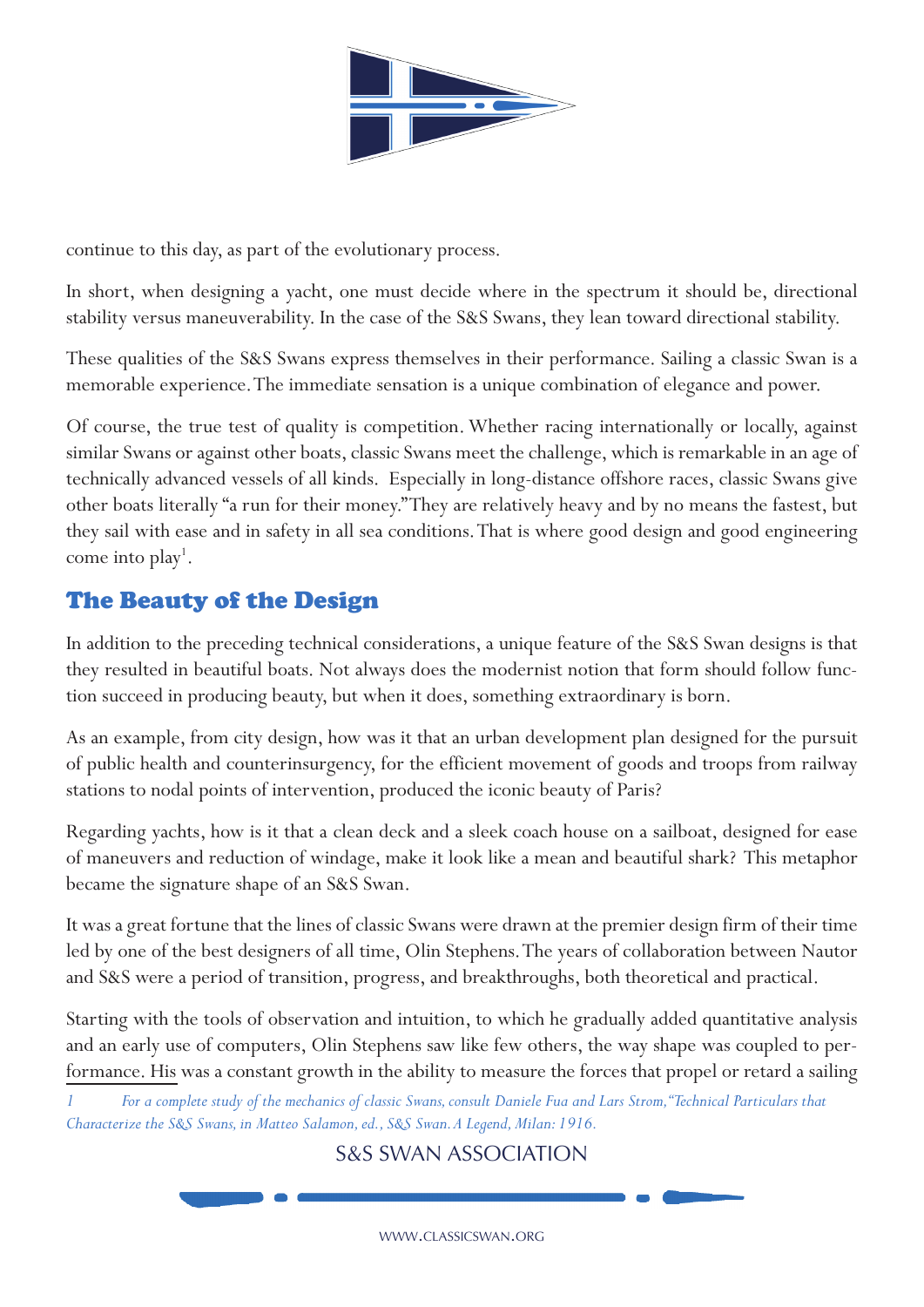

yacht, and the way they interact. He reduced the age-old mystery in sailboat design and managed to accurately combine the vectors that moved a vessel in the water. As with Paris among cities, among sailboats Stephens' lines and Nautor's construction managed to demonstrate the philosophical dictum that "beauty is either the resultant of force vectors or it is nothing at all."<sup>2</sup>

Both the exterior and the interior of a classic Swan recall the work of Alvar Aalto. Aalto was a Finnish architect that created his own style from an interpretation of modernism, focused on local materials and functionality. He emphasized the use of wood for providing warmth to simple austere projects and a stronger connection with local culture. Below decks a classic Swan immediately reminds the visitor of a Scandinavian design store. It is both pleasing to sight and touch, and very safe offshore.

Beauty is said to be in the eye of the beholder. But there are beholders and then beholders. Nobody would call the Herreshoff family of yacht designers, or the Stephens brothers who followed them in fame, "romantics." These remarkable individuals were on the cutting edge of design, construction, and technology. Yet they all had a keen eye for the looks of a yacht. L. Francis Herreshoff wrote: "When a thing is out of the usual and pleasing to contemplate, it is romantic. When an object is nicely proportioned and has retained some well-proven ancient quality, it is romantic looking. I suppose to a sailor a romantic vessel is one that looks like a good sea boat, one which has good sheer and nicely proportioned ends: in short, a vessel that he falls in love with at first sight."<sup>3</sup> In his autobiography, Olin Stephens all but concurs<sup>4</sup>. They would probably disagree with Bob Derecktor -himself a designer of pretty boats—who is reputed to have said, "Any boat that wins is never ugly." By contrast S&S Swans sail well, are bullet proof if properly looked after, and can look stunning in a timeless way.

# The Evolution of Design

As time went by, sailing -both racing and cruising- underwent significant evolutions, moving in different directions in concept, lines, building materials, technical aids, creature comforts (in the case of cruising), and speed (especially in racing contests). Some trends have moved the sport pretty far from what it used to be.

In racing today, the obsession with winning, with establishing records, with increasing speed over the water, moves sailing towards the status of an extreme sport, in which flying is paramount and contact with the water minimized. Foils and kites tend ultimately towards fully flying hulls.

*2 Theodor Adorno's lecture on modern architecture, in https://caesuramag.org/posts/functionalism-today*

S&S SWAN ASSOCIATION

*<sup>3</sup> L. Francis Herreshoff, The Compleat Cruiser. The Art, Practice, and Enjoyment of Boating, New York: Sheridan House, 1956.*

*<sup>4</sup> Olin J. Stephens, All This and Sailing Too, Mystic, CT: Mystic Seaport Museum, 1999.*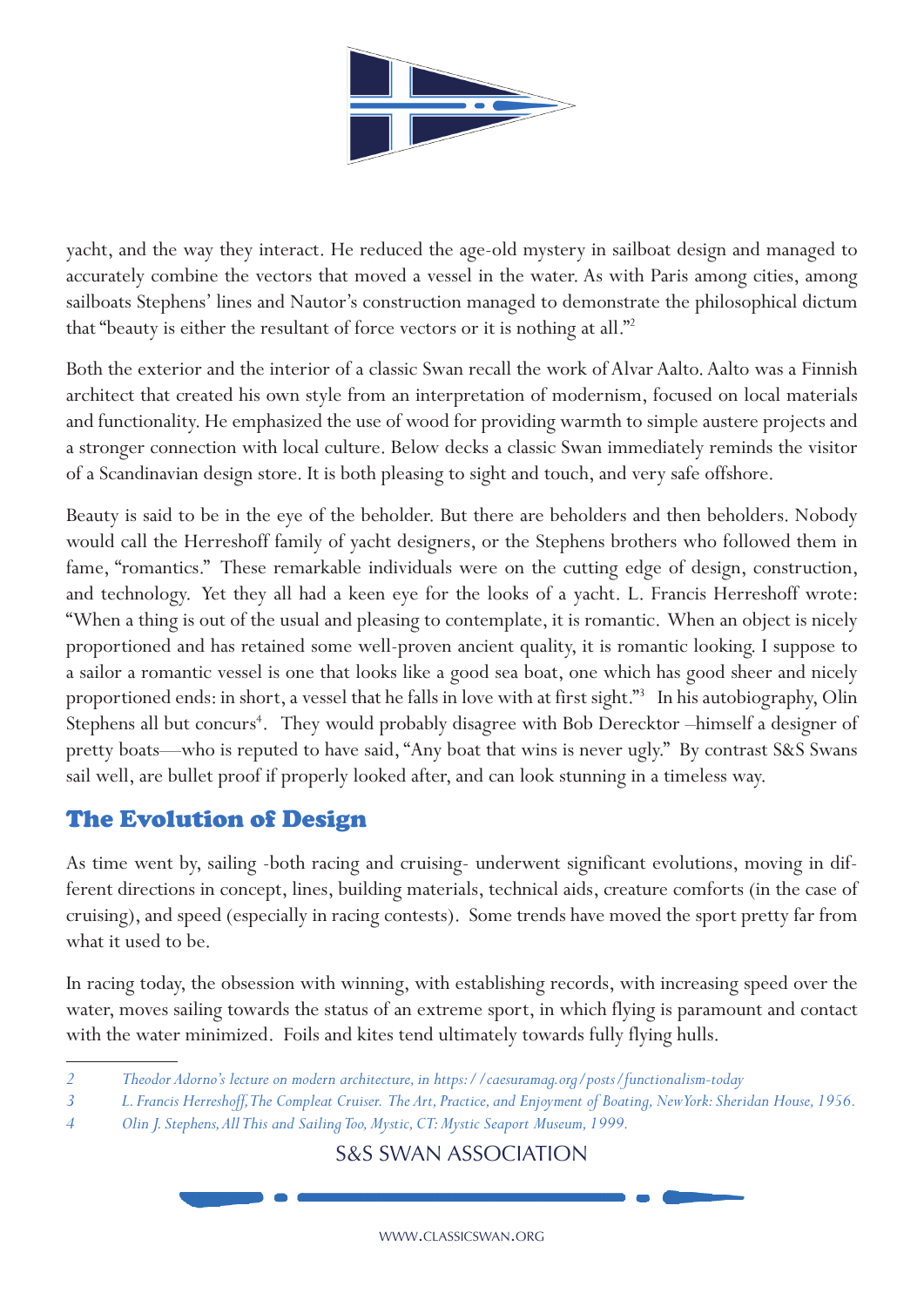

In cruising, boat size and creature comforts prevail. Onboard systems make sailing easy, but beneath the surface, dependence on these systems makes a glitch escalate into a major breakdown, as the systems are integrated electrically and electronically, and the sailor, turned mere operator, is at a loss on repairs.

The same is true on navigation. Reliance on e-charts and GPS makes old skills obsolete. Situational awareness is replaced by screen dependence, and the real life at sea is replaced by a virtual life. Convenience and living-room comfort are, from the point of view of seamanship, de-skilling trends.

Such differentiation, and the increasing professionalism of the sport, has moved the legendary S&S Swans to the status of classics. What does that mean?

# Why are S&S Swans Classic Boats?

A classic –whether a work of art, a musical composition, a book, an architectural design, a yacht, and even wine --is a human creation that may age but does not become old. As one of us likes to say, if the design aesthetics still looks good 20 years later, then it is a good design.

In literature the Italian writer Italo Calvino called a classic text one that has not finished saying what it has to say, and the Argentine writer Jorge Luis Borges called a classic book one that mysteriously continues to elicit the loyalty of many generations of followers. And so it is with some sailing boats. The basic questions are: why and how? We have provided some answers in these categories: design, performance, and beauty. In short, classic Swans tend to sit and drive through the water, while the more modern lighter cruising yachts tend to ride on the water, like a cork. As such they are pushed around more by the wind and sea than the classics, which gain stability by being surrounded by the incompressible water. In other words, the classic yachts tend to live in the water, while the more modern yachts tend to live on the water.

To complete the explanation, we will add two other features, namely construction, and, in a second article (Part II), seaworthiness.

### Construction

From the very first Swan, Nautor followed the highest standards of marine technology by selecting only the most advanced equipment, fittings, and materials available. A lot of the fittings were manufactured in house (as they had been in another era by the Herreshoff Manufacturing Company for their own boats), especially when suppliers could not match a specification. As a result, Nautor spars and

### S&S SWAN ASSOCIATION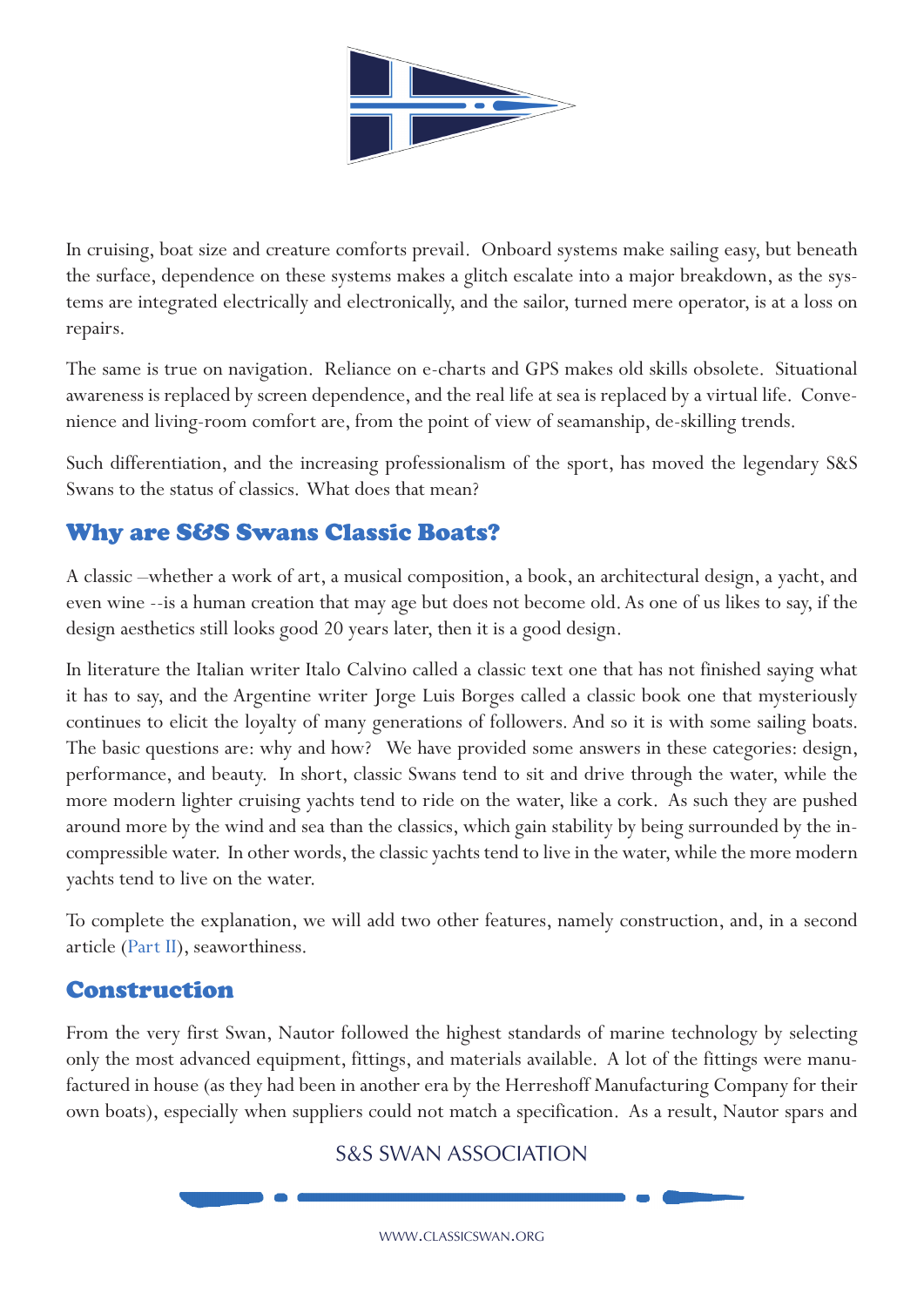

masts were envied by other yacht builders the world over.

Swan offered owners a combination of series production and specification flexibility. Interior and deck layouts, communication and navigational equipment were –and continue to be with upgrades through the years— personalized. Artisans combining traditional skills with the latest materials carefully achieved the quality, detail, and finish of every component. Finnish workers, under the technical direction of Lars Strom and the overall supervision Rod Stephens, produced unequalled boats. In 2008, while an S&S Swan 38 was being restored at the Yxpila Boatyard in Kokkola, Finland –only a few kilometers away from the Nautor yard, one of us met some of those artisans. One day, as he was examining the condition of the mast, an elderly gentleman, who told him in a hesitant English "I helped build this mast", approached him. The mast had been built in 1974, and it was in excellent condition after many years of hard sailing. He was now working for Ola Hallman, who ran a yard devoted to the maintenance and restoration of classic Swans<sup>5</sup>.



Fig. 1 - *Design Waterline (DWL) Plane Comparison (at equal Waterline Length)*

### S&S SWAN ASSOCIATION

*<sup>5</sup> See https://www.facebook.com/YxpilaBoatYard/photos/ss-36-052-sy-leda-built-in-1969-is-this-years-winner-ofthe-ola-hallman-memorial/910331309076903/*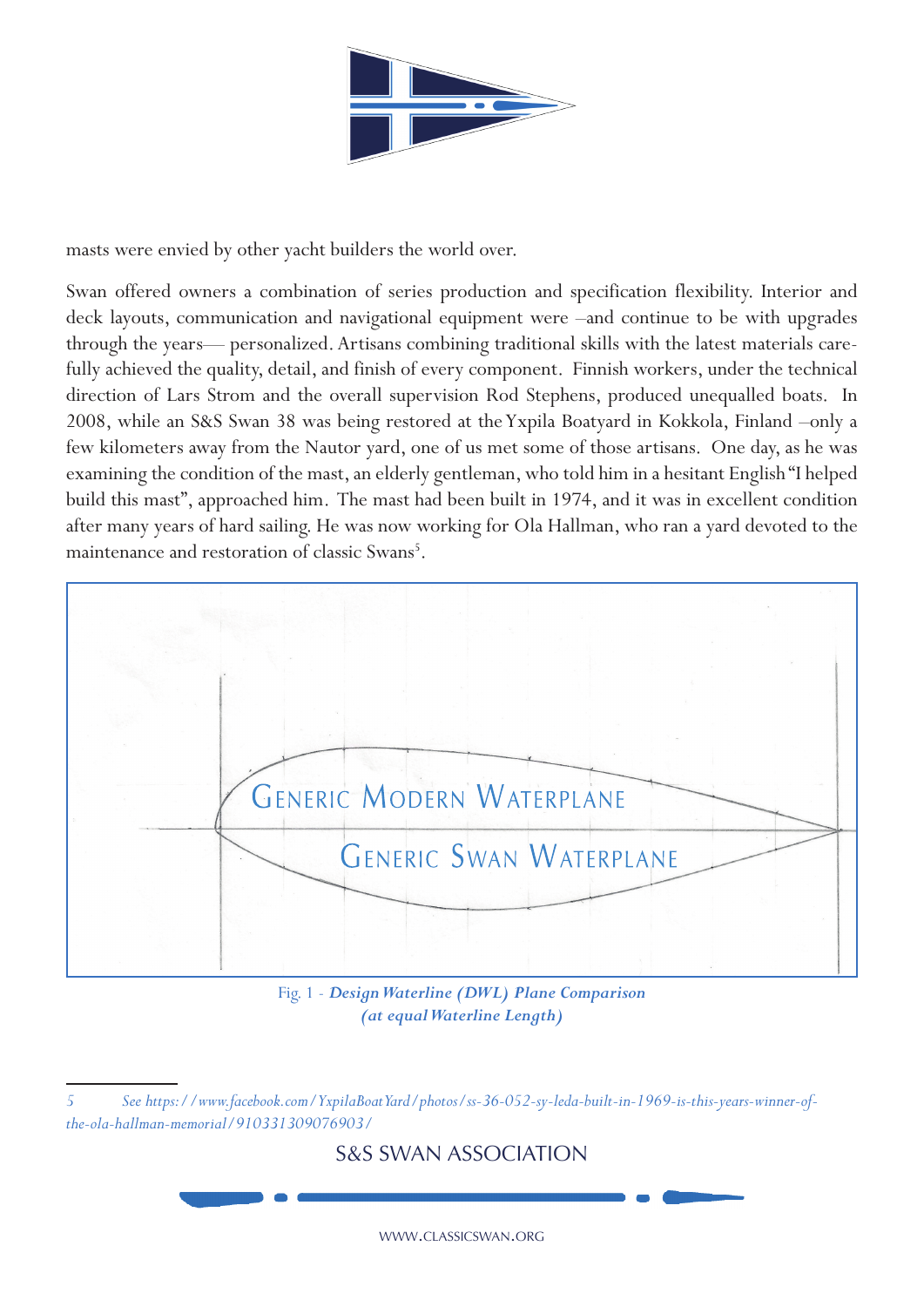



Fig. 2 - *Freeboard Fore/Aft Overhang Comparison (at equal Waterline Length)*



Fig. 3 - *Under Water Profile Comparison (at equal Waterline Length)*

## S&S SWAN ASSOCIATION